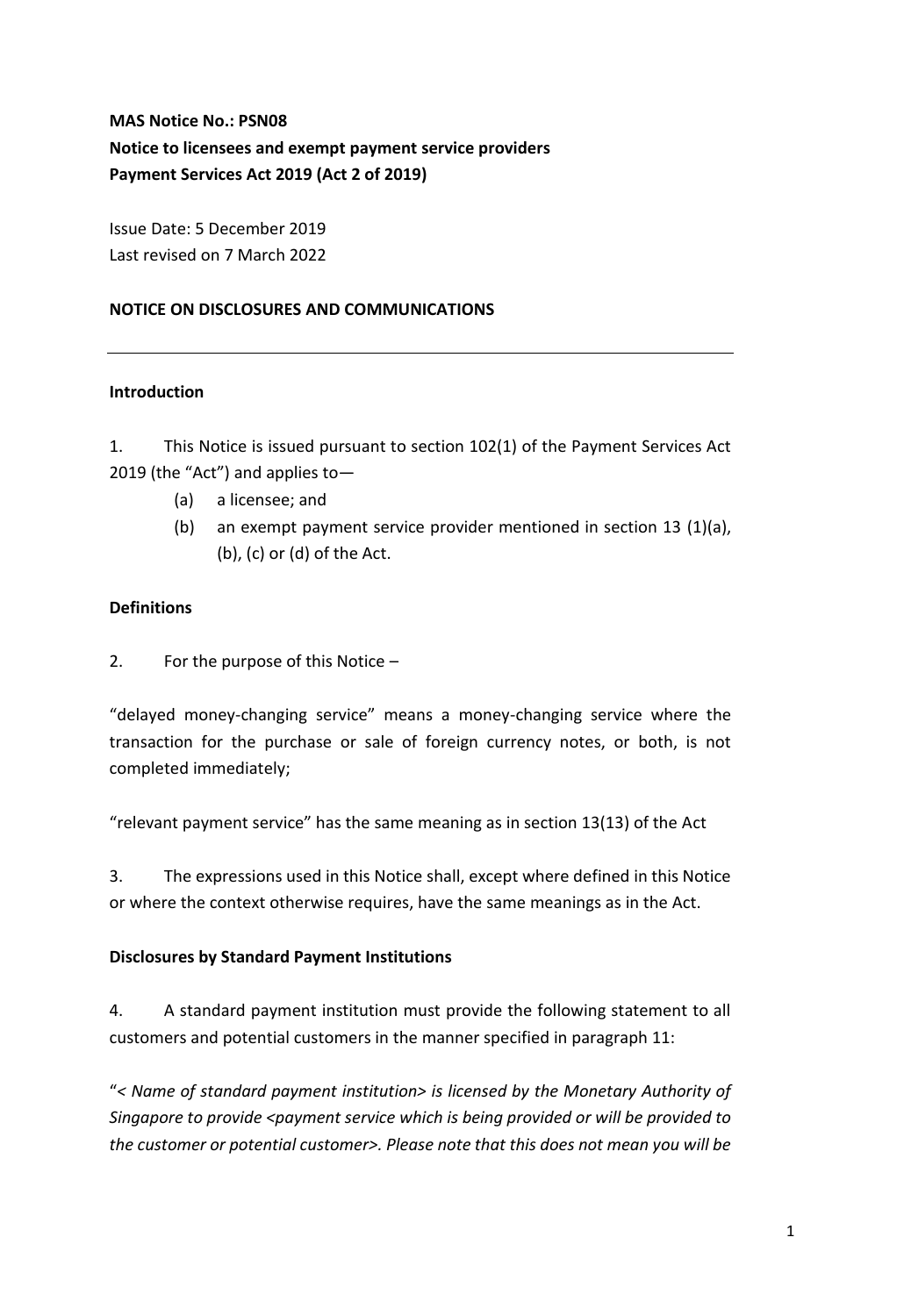*able to recover all the money you paid to <name of standard payment institution> if <name of standard payment institution>'s business fails."*

# **Disclosures by Major Payment Institutions that provide delayed money-changing services**

5. Where a major payment institution carries on a business of providing any delayed money-changing service, the major payment institution must provide the following statement to all customers and potential customers in the manner specified in paragraph 11:

*"<Name of major payment institution> is licensed by the Monetary Authority of Singapore to provide money-changing services. Please note that this does not mean you will be able to recover all the money you paid to <name of major payment institution> if <name of major payment institution>'s business fails.*"

# **Disclosures by Major Payment Institutions that issue e-money that is not specified e-money**

6. Where a major payment institution issues e-money that is not specified emoney to any customer, the major payment institution must provide the following statement to the customer in the manner specified in paragraph 12:

### *"Notice for non-Singapore residents*

*<Name of major payment institution> is licensed by the Monetary Authority of Singapore to provide e-money issuance services. Please note that this does not mean you will be able to recover all the money you paid to <name of major payment institution> if <name of major payment institution>'s business fails.*"

# **Disclosures by Exempt Payment Service Providers that provide delayed moneychanging services**

7. Where an exempt payment service provider carries on a business of providing a relevant payment service that is a delayed money changing service, the exempt payment service provider must provide the following statement to all customers and potential customers in the manner specified in paragraph 11:

*"<Name of exempt payment service provider> is exempted by the Monetary Authority of Singapore from holding a licence to provide money-changing services. Please note that you may not be able to recover all the money you paid to <name of exempt*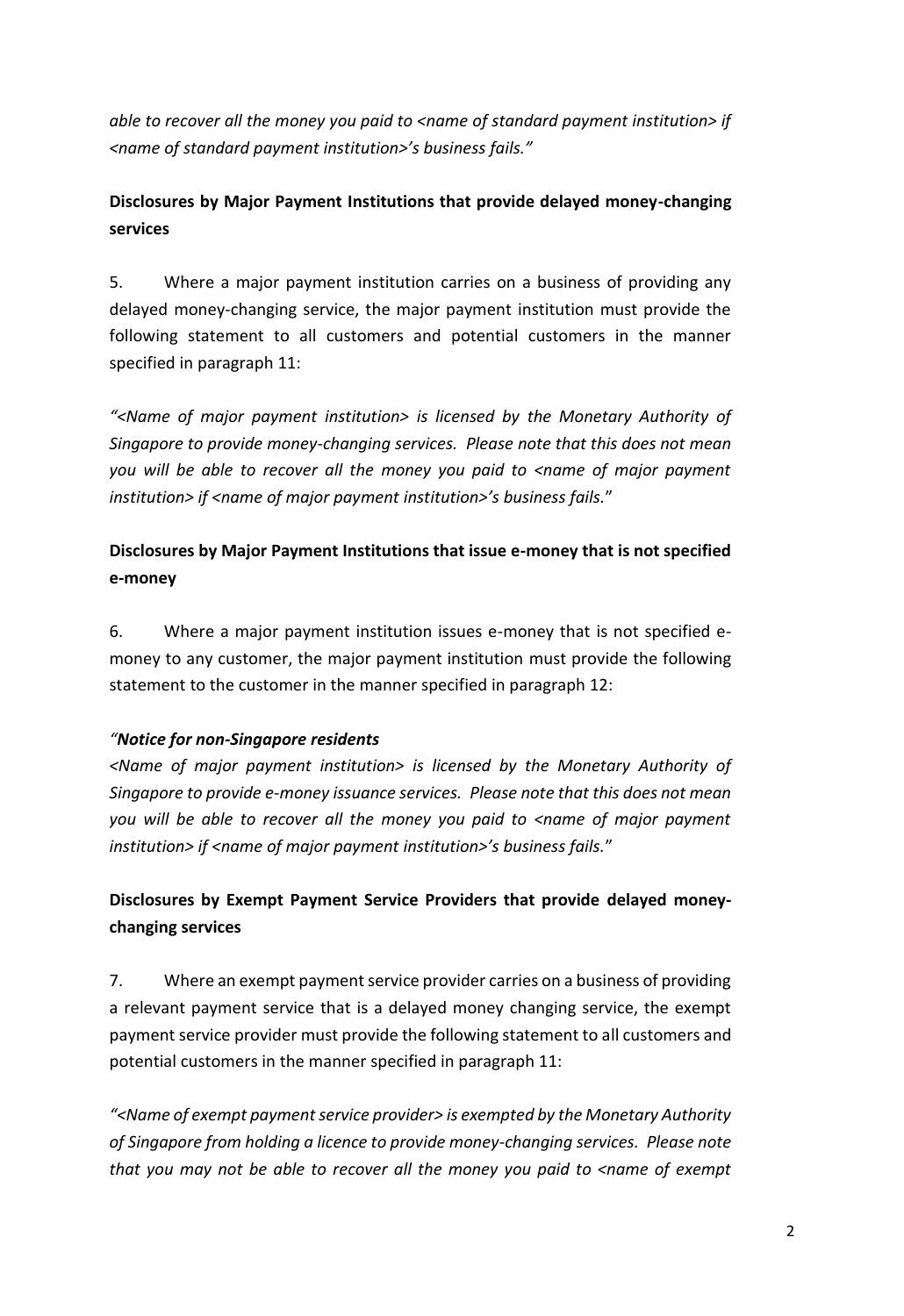*payment service provider> if < name of exempt payment service provider>'s business fails."* 

# **Disclosures by Exempt Payment Service Providers that issue e-money that is not specified e-money**

8. Where an exempt payment service provider issues e-money that is not specified e-money to any customer, the exempt payment service provider must provide the following statement to the customer in the manner specified in paragraph 12:

## *"Notice for non-Singapore residents*

*<Name of exempt payment service provider> is exempted by the Monetary Authority of Singapore from holding a licence to provide e-money issuance services. Please note that you may not be able to recover all the money you paid to <name of exempt payment service provider> if < name of exempt payment service provider>'s business fails."* 

### **Disclosures by digital payment token service providers**

9. Any licensee that provides digital payment token services must provide all customers and potential customers with the risk warning statement set out in Annex A1 in the manner specified in paragraph 11.

10. Any exempt payment service provider that provides digital payment token services must provide all customers and potential customers with the risk warning statement set out in Annex A2 in the manner specified in paragraph 11.

## **Disclosures must be clear and conspicuous**

11. The statement referred to in paragraphs 4, 5, 7, 9 or 10, as the case may be, must—

- (a) be published at least once in publicly available material issued by the licensee or exempt payment service provider;
- (b) be provided to a potential customer prior to the potential customer using the payment services provided by the licensee or exempt payment service provider;
- (c) be provided at least once in writing to any customer where such a customer was not provided the statement in the manner set out in paragraph (b);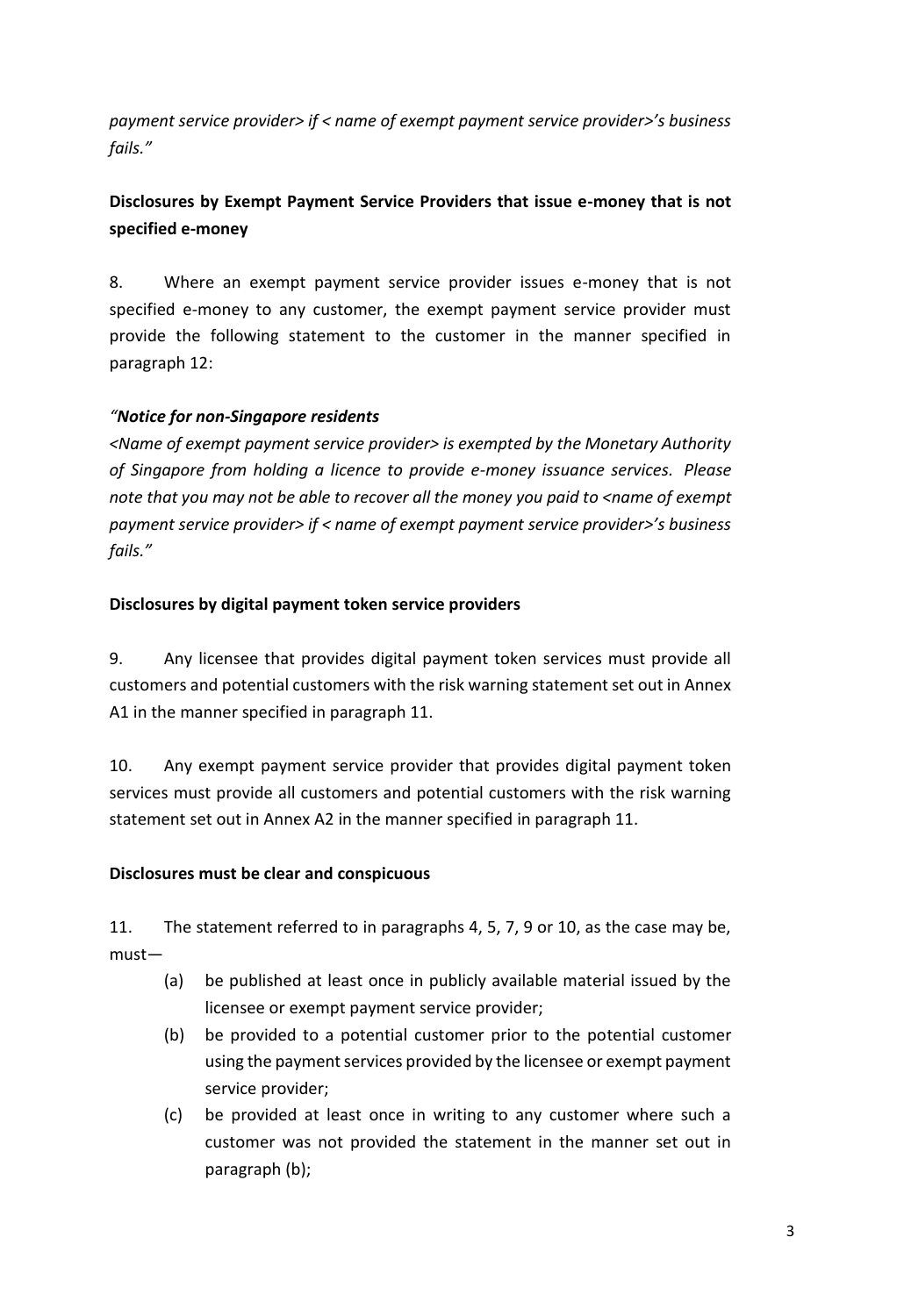- (d) not be obstructed or obscured, or embedded within other unrelated writing; and
- (e) be of a reasonable size and typeface.
- 12. A statement referred to in paragraph 6 or 8 must—
	- (a) be provided to a customer before any e-money that is not specified emoney is issued to that customer for the first time;
	- (b) be provided at least once in writing to any customer, where such customer was not provided the statement in the manner set out in paragraph (a);
	- (c) not be obstructed or obscured, or embedded within other unrelated writing; and
	- (d) be of a reasonable size and typeface.

### **Disclosures by money-changing service provider**

13. A licensee that provides a delayed money-changing service to a customer must provide the customer with the risk warning statement as set out in Annex B and obtain the customer's acknowledgement of the statement, in writing, before the transaction is entered into.

- 14. A licensee must ensure that the statement referred to in paragraph 13 is:
	- (a) not obstructed or obscured, or embedded within other unrelated writing; and
	- (b) of a reasonable size and typeface.

# **Additional requirements for licensees and exempt payment service providers which have arrangements with third parties to solicit for the provision of payment services**

15. Paragraph 16 applies to any licensee or exempt payment service provider ("regulated person") that has an agreement or arrangement with any third party ("soliciting party") for the soliciting party to do any of the following on behalf of the regulated person:

- (a) offer to provide, or issue any advertisement containing any offer to provide, to the public in Singapore or any section of the public in Singapore, any type of payment service to be provided by the regulated person, whether in Singapore or elsewhere; or
- (b) make an offer or invitation, or issue any advertisement containing any offer or invitation, to the public in Singapore or any section of the public in Singapore, to enter into any agreement relating to the provision by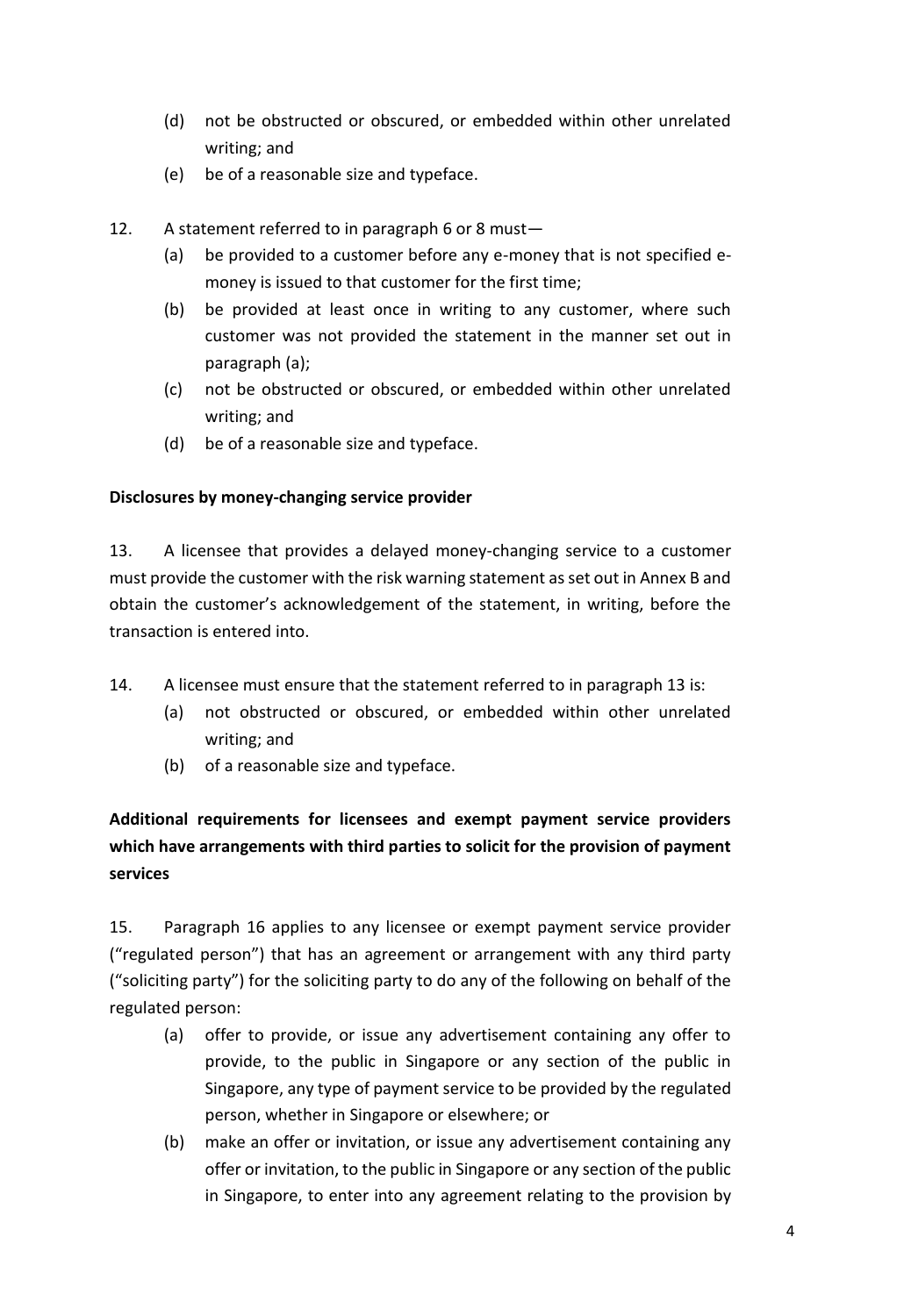the regulated person of any type of payment service, whether in Singapore or elsewhere.

16. In addition to complying with paragraphs 4, 5, 7, 9, or 10 as the case may be, a regulated person must ensure that in every offer, invitation or advertisement the soliciting party makes on behalf of the regulated person—

- (a) where the regulated person is a standard payment institution, the soliciting party provides the statement in paragraph 4;
- (b) where the regulated person is a major payment institution that carries on a business of providing any delayed money-changing service, the soliciting party provides the statement in paragraph 5;
- (c) where the regulated person is an exempt payment service provider that carries on a business of providing a relevant payment service that is a delayed money changing service, the soliciting party provides the statement in paragraph 7;
- (d) where the regulated person is a licensee that provides digital payment token services, the soliciting party provides the statement in Annex A3;
- (e) where the regulated person is an exempt payment service provider that provides digital payment token services, the soliciting party provides the statement in Annex A4; and
- (f) the soliciting party provides a statement to the regulated person's customer and potential customers that the payment service referred to in the offer, invitation or advertisement, as the case may be, is or will be provided by the regulated person and not the soliciting party, in the manner specified in paragraph 17.

17. The statement referred to in paragraphs 16 (a) to (f), as the case may be, must—

- (a) not be obstructed or obscured, or embedded within other unrelated writing; and
- (b) be of a reasonable size and typeface.

### **Accurate representation of scope of licence**

18. Where a licensee makes a representation in respect of the scope of its regulation by the Authority in any publicly available material, the licensee must at all times ensure that the representation is accurate and not false or misleading.

19. (a) Without prejudice to the generality of paragraph 18, the licensee must ensure that any representation it makes—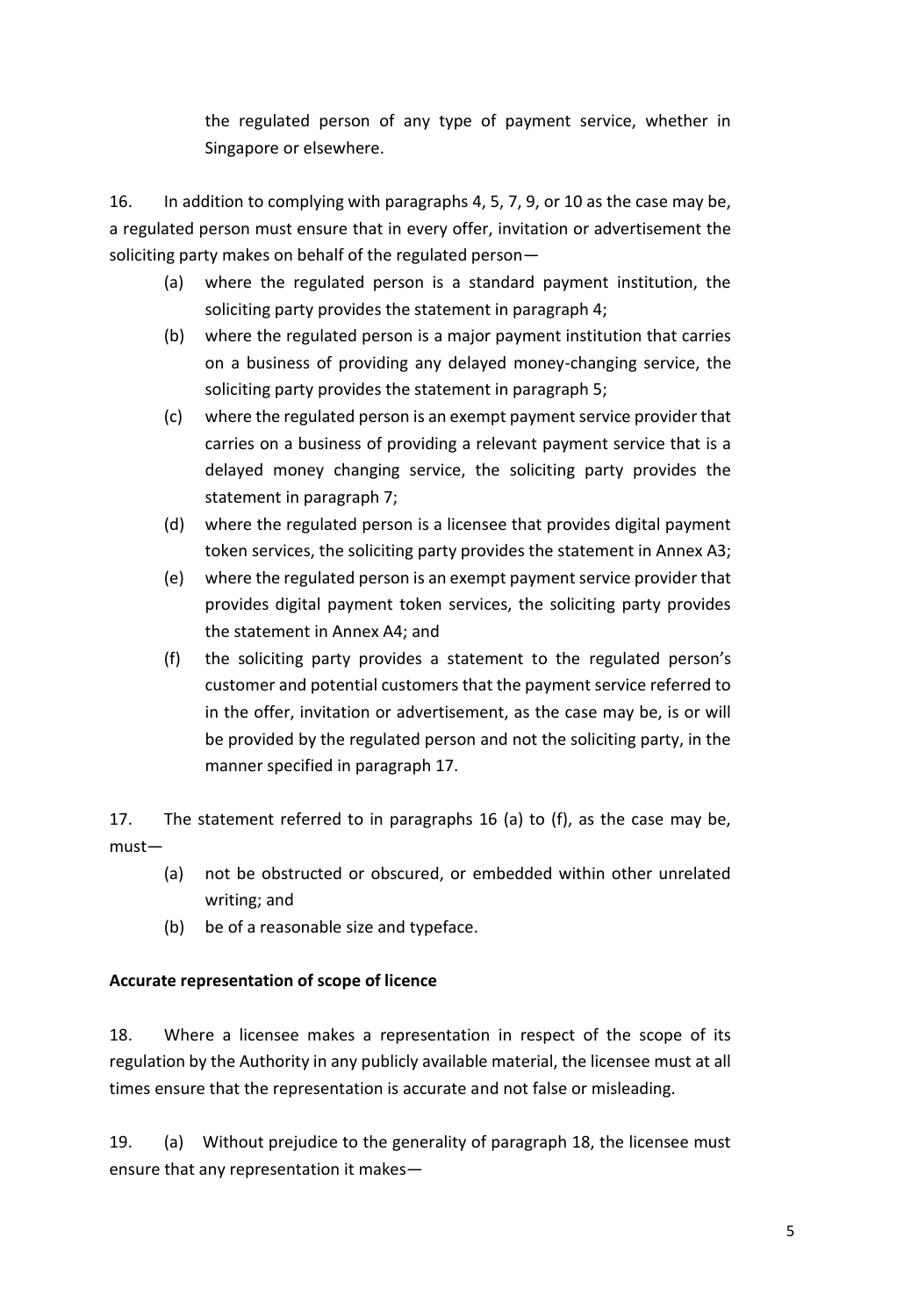- (i) does not misrepresent the scope of the activities that a licensee is licensed to carry out; and
- (ii) where a licensee is part of a group of related entities, states clearly that it is the licensee (and not any other entity in the group of related entities) that holds the licence under the Act.
- (b) In this paragraph—

"equity interest", in relation to an entity, means any right or interest, whether legal or equitable, in the entity, by whatever name called, and includes any option to acquire any such right or interest in the entity;

"related entity" means any entity that is a related entity of the first mentioned entity under paragraph

- (c) For the purposes of this paragraph, an entity is (called in this paragraph the first entity) is related to another entity (called in this paragraph the second entity) if the first entity is—
	- (i) a subsidiary of the second entity;
	- (ii) a holding entity of the second entity; or
	- (iii) a subsidiary of the holding entity of the second entity;
- (d) For the purposes of paragraph (c),
	- (i) an entity (called in this paragraph the first entity) is, subject to subparagraph (g), a subsidiary of another entity (called in this paragraph the second entity) if—
		- (A) the second entity—

(AA) controls the composition of the board of persons (called in this paragraph the board) of the first entity that is equivalent to the board of directors of a corporation;

(AB) controls more than half of the voting power of the first entity; or

(AC) holds more than half of the issued equity interests of the first entity; or

- (B) the first entity is a subsidiary of another entity that is a subsidiary of the second entity.
- (ii) a reference to the holding entity of an entity shall be read as an entity of which the last-mentioned entity is a subsidiary.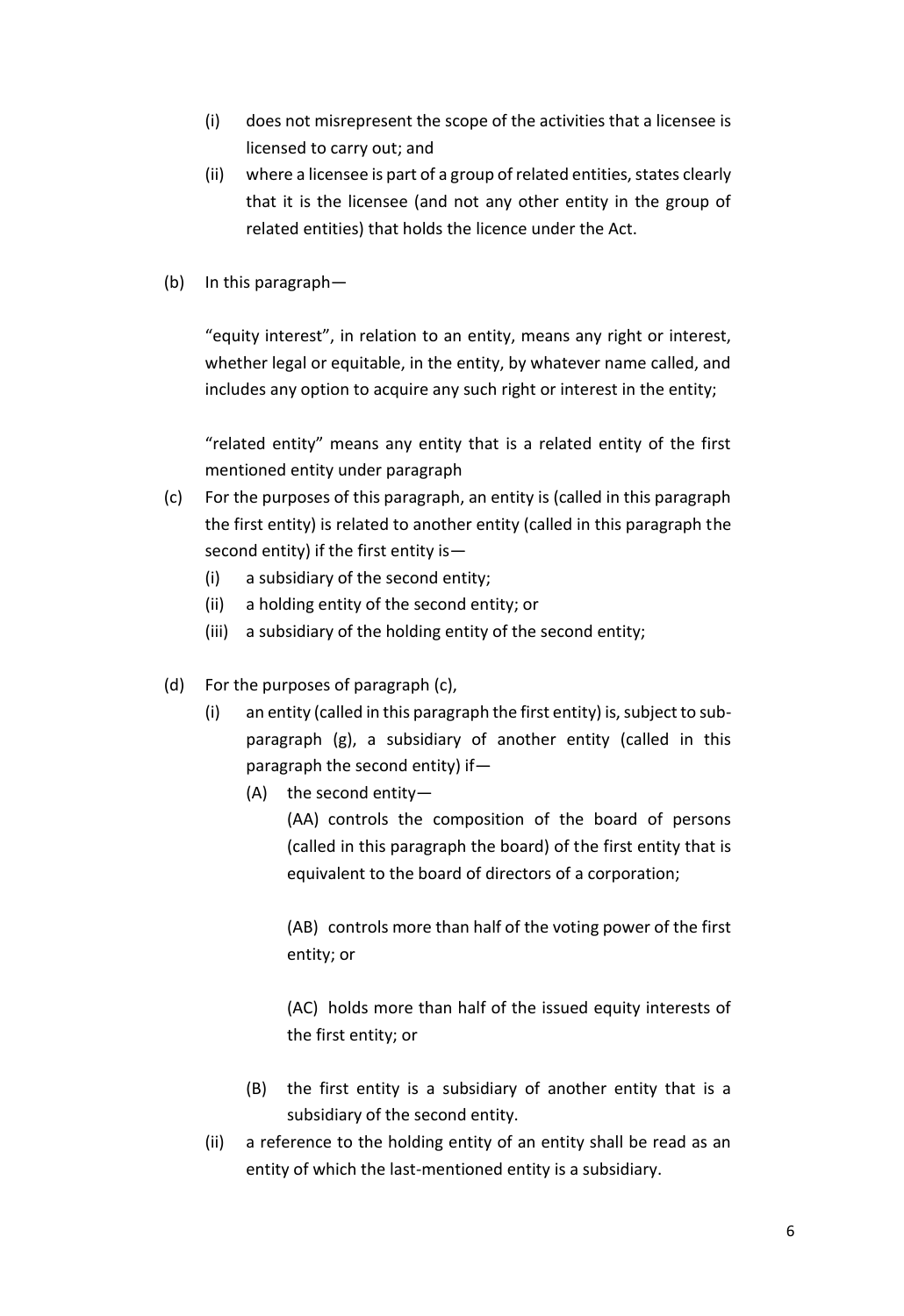- (e) For the purposes of sub‑paragraph (d)(i)(A), the second entity controls the composition of the board of the first entity if the second entity has the power to, without the consent or concurrence of any other person, appoint or remove all or a majority of the board of the first entity.
- (f) For the purposes of sub‑paragraph (e), the second entity has the power mentioned in that sub-paragraph if  $-$ 
	- (i) a person cannot be appointed as a member of the board of the first entity without the exercise in the person's favour by the second entity of that power; or
	- (ii) a person's appointment as a member of the board of the first entity follows necessarily from the person holding an appointment in relation to the second entity that is equivalent to that of a director or officer of a corporation.
- (g) In determining whether an entity (called in this paragraph the first entity) is a subsidiary of another entity (called in this paragraph the second entity)—
	- (i) any equity interests held in, and any powers exercisable over, the first entity by the second entity in a fiduciary capacity are not to be treated as held or exercisable by the second-mentioned entity;
	- (ii) subject to sub‑paragraphs (iii) and (iv), any equity interests held in, and any powers exercisable over, the first entity  $-$ 
		- (A) by any person as a nominee for the second entity (except where the second entity is concerned only in a fiduciary capacity); or
		- (B) by, or by a nominee for, a subsidiary of the second entity, not being a subsidiary that is concerned only in a fiduciary capacity,

are to be treated as held or exercisable by the second entity; (iii) any equity interests held in, and any powers exercisable over, the first entity by any person by virtue of the provisions of any debentures of the first entity, or of a trust deed for securing any issue of such debentures, are to be disregarded; and

(iv) any equity interests held in, and any powers exercisable over, the first entity by, or by a nominee for, the second entity or its subsidiary (not being any equity interests or powers mentioned in sub-paragraph (c)) are not to be treated as held or exercisable by the second entity, if  $-$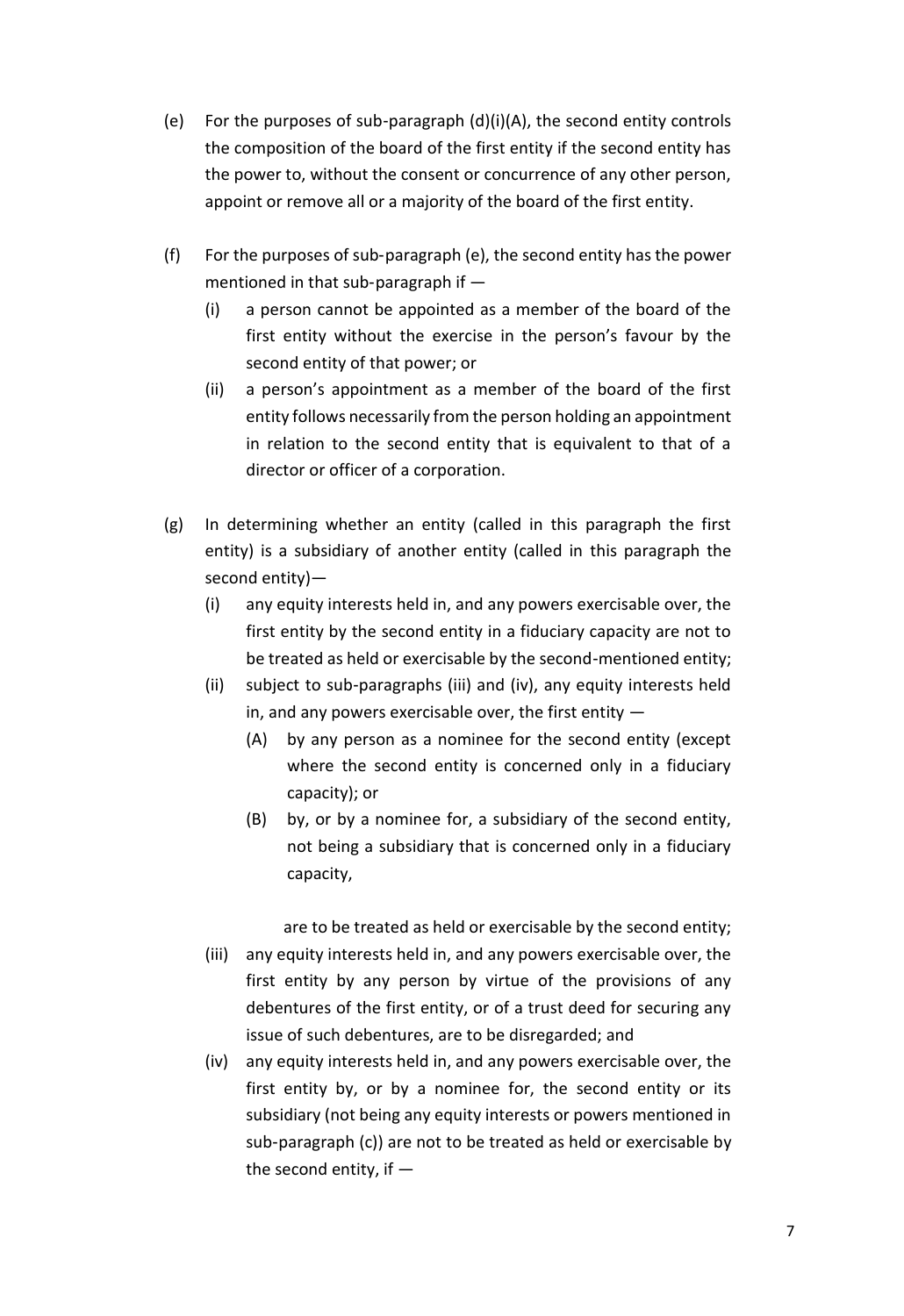- (A) the ordinary business of the second entity or its subsidiary (as the case may be) includes the lending of money; and
- (B) the equity interests are held or powers are exercisable as security only for the purposes of a transaction entered into in the ordinary course of that business.

20. Where the Authority has informed a licensee that a third party has made a false or misleading statement in respect of the licensee's scope of regulation, the licensee must request the third party to correct the statement.

## **Effective Date**

- 21. This Notice shall take effect on 28 January 2020.
- \* Notes on history of amendments
- 1. MAS Notice PSN08 (Amendment) 2022 with effect from 7 April 2022.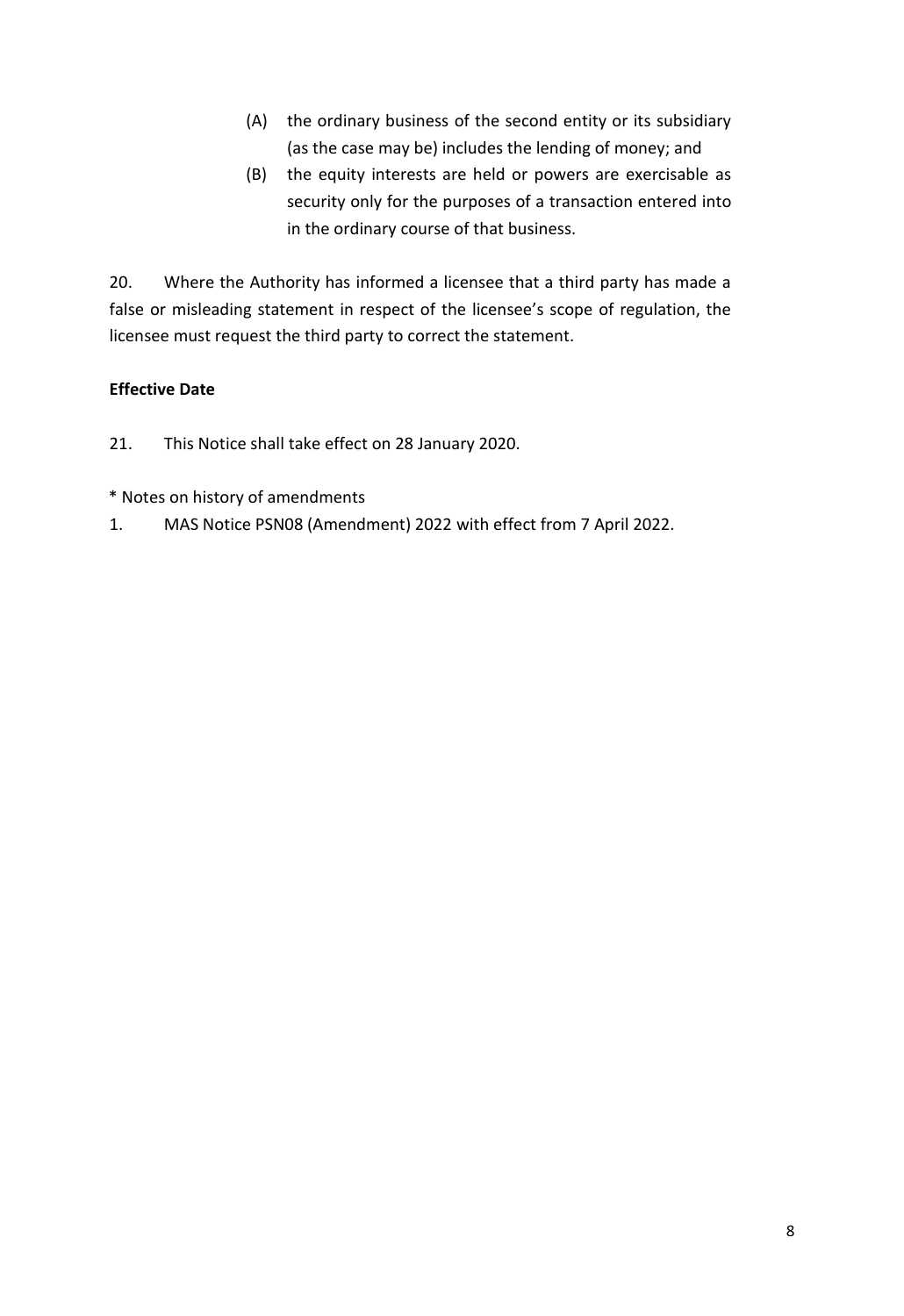### **DIGITAL PAYMENT TOKEN SERVICE RISK DISCLOSURE**

#### RISK WARNING ON DIGITAL PAYMENT TOKEN SERVICES

The Monetary Authority of Singapore (MAS) requires us to provide this risk warning to you as a customer of a digital payment token (DPT) service provider.

Before you pay your DPT service provider any money or DPT, you should be aware of the following.

- 1. Your DPT service provider is licensed by MAS to provide DPT services. Please note that this does not mean you will be able to recover all the money or DPTs you paid to your DPT service provider if your DPT service provider's business fails.
- 2. You should not transact in the DPT if you are not familiar with this DPT. This includes how the DPT is created, and how the DPT you intend to transact is transferred or held by your DPT service provider.
- 3. You should be aware that the value of DPTs may fluctuate greatly. You should buy DPTs only if you are prepared to accept the risk of losing all of the money you put into such tokens.
- 4. You should be aware that your DPT service provider, as part of its licence to provide DPT services, may offer services related to DPTs which are promoted as having a stable value, commonly known as "stablecoin".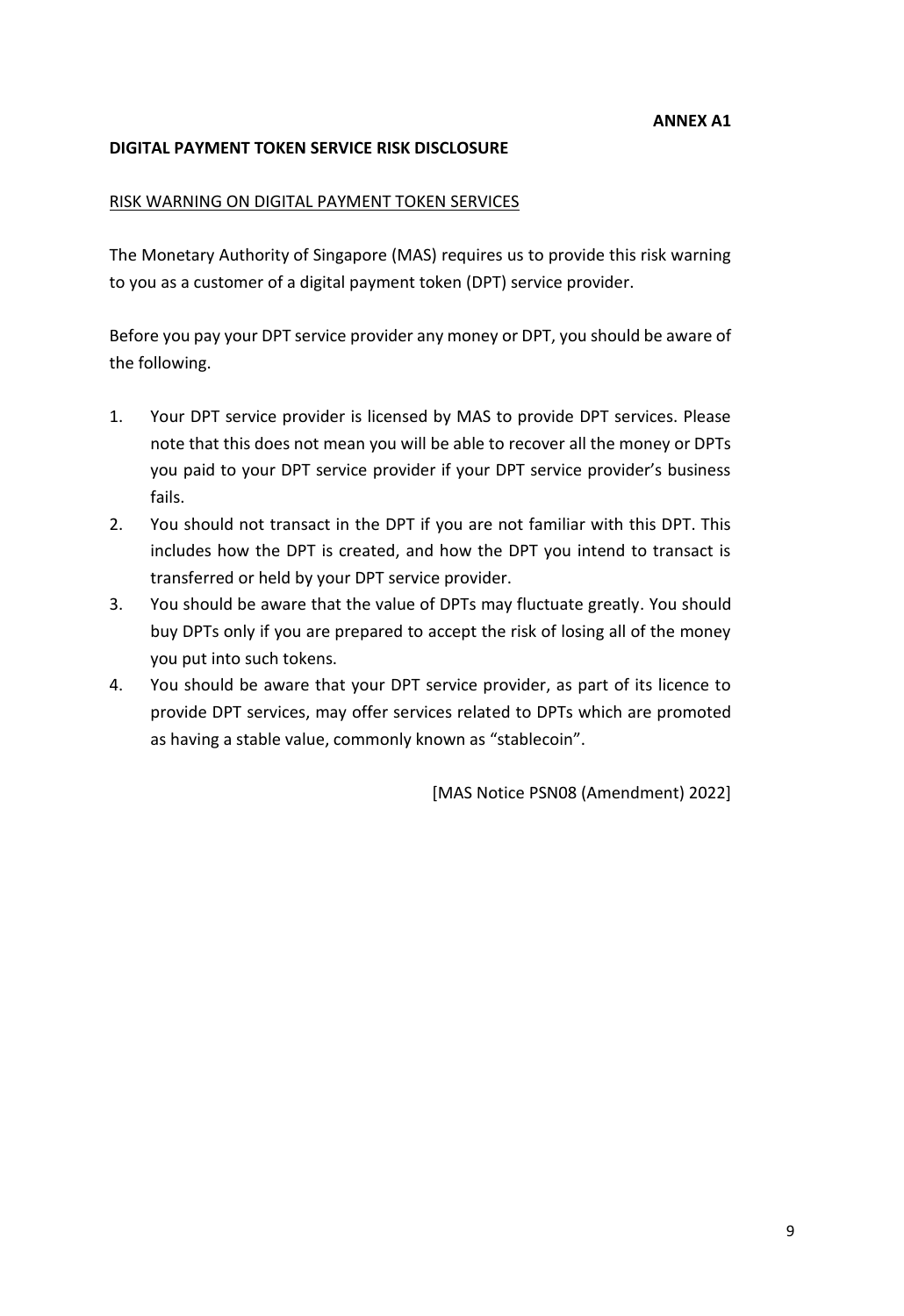### **DIGITAL PAYMENT TOKEN SERVICE RISK DISCLOSURE**

#### RISK WARNING ON DIGITAL PAYMENT TOKEN SERVICES

The Monetary Authority of Singapore (MAS) requires us to provide this risk warning to you as a customer of a digital payment token (DPT) service provider.

Before you pay your DPT service provider any money or DPT, you should be aware of the following.

- 1. Your DPT service provider is exempted by MAS from holding a licence to provide DPT services. Please note that you may not be able to recover all the money or DPTs you paid to your DPT service provider if your DPT service provider's business fails.
- 2. You should not transact in the DPT if you are not familiar with this DPT. This includes how the DPT is created, and how the DPT you intend to transact is transferred or held by your DPT service provider.
- 3. You should be aware that the value of DPTs may fluctuate greatly. You should buy DPTs only if you are prepared to accept the risk of losing all of the money you put into such tokens.
- 4. You should be aware that your DPT service provider, as part of its licence to provide DPT services, may offer services related to DPTs which are promoted as having a stable value, commonly known as "stablecoin".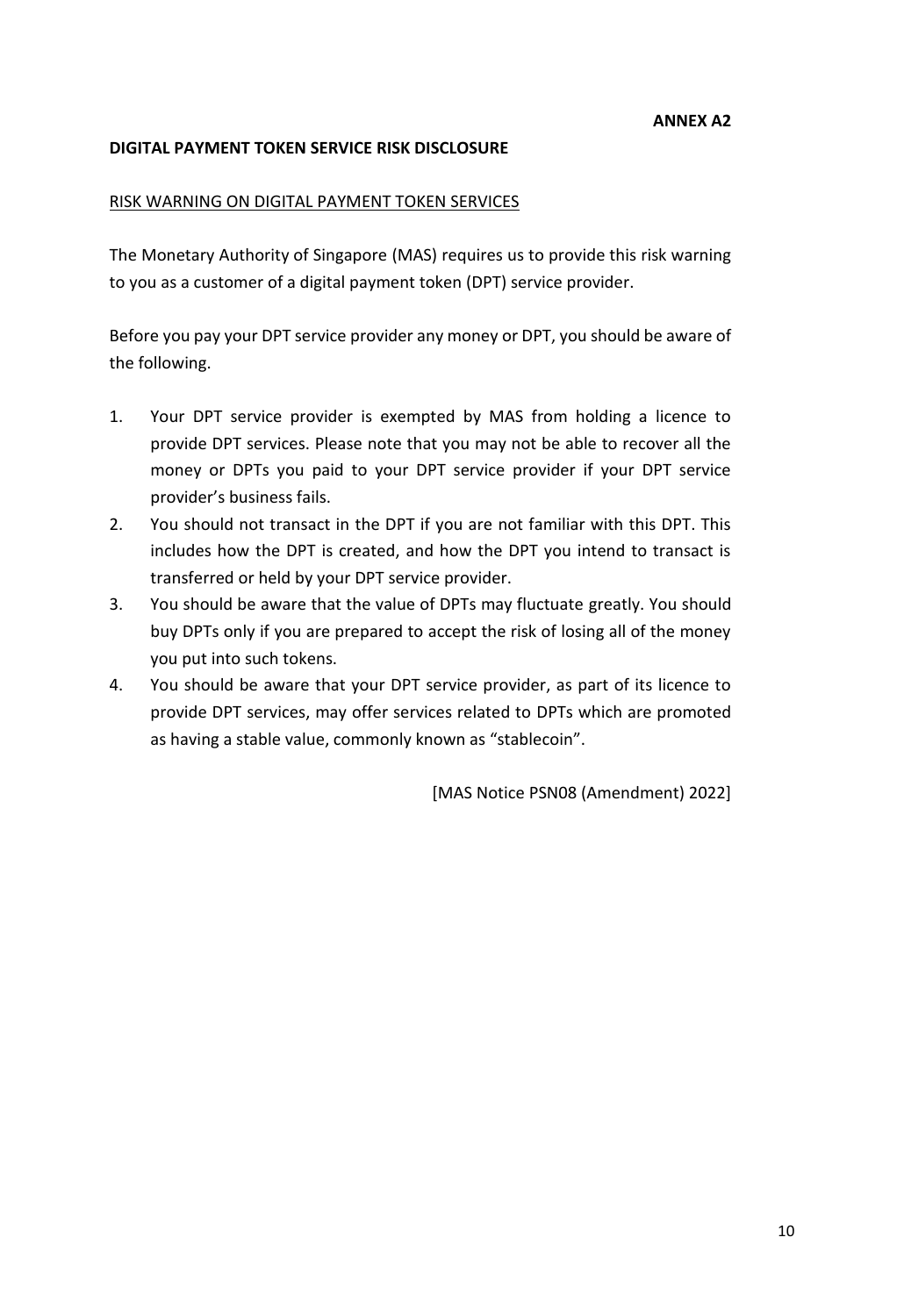### **DIGITAL PAYMENT TOKEN SERVICE RISK DISCLOSURE**

#### RISK WARNING ON DIGITAL PAYMENT TOKEN SERVICES

The Monetary Authority of Singapore (MAS) requires <Name of licensee> to provide this risk warning to you as a customer of a digital payment token (DPT) service provider.

Before you pay your DPT service provider any money or DPT, you should be aware of the following.

- 1. Your DPT service provider is licensed by MAS to provide DPT services. Please note that this does not mean you will be able to recover all the money or DPTs you paid to your DPT service provider if your DPT service provider's business fails.
- 2. You should not transact in the DPT if you are not familiar with this DPT. This includes how the DPT is created, and how the DPT you intend to transact is transferred or held by your DPT service provider.
- 3. You should be aware that the value of DPTs may fluctuate greatly. You should buy DPTs only if you are prepared to accept the risk of losing all of the money you put into such tokens.
- 4. You should be aware that your DPT service provider, as part of its licence to provide DPT services, may offer services related to DPTs which are promoted as having a stable value, commonly known as "stablecoin".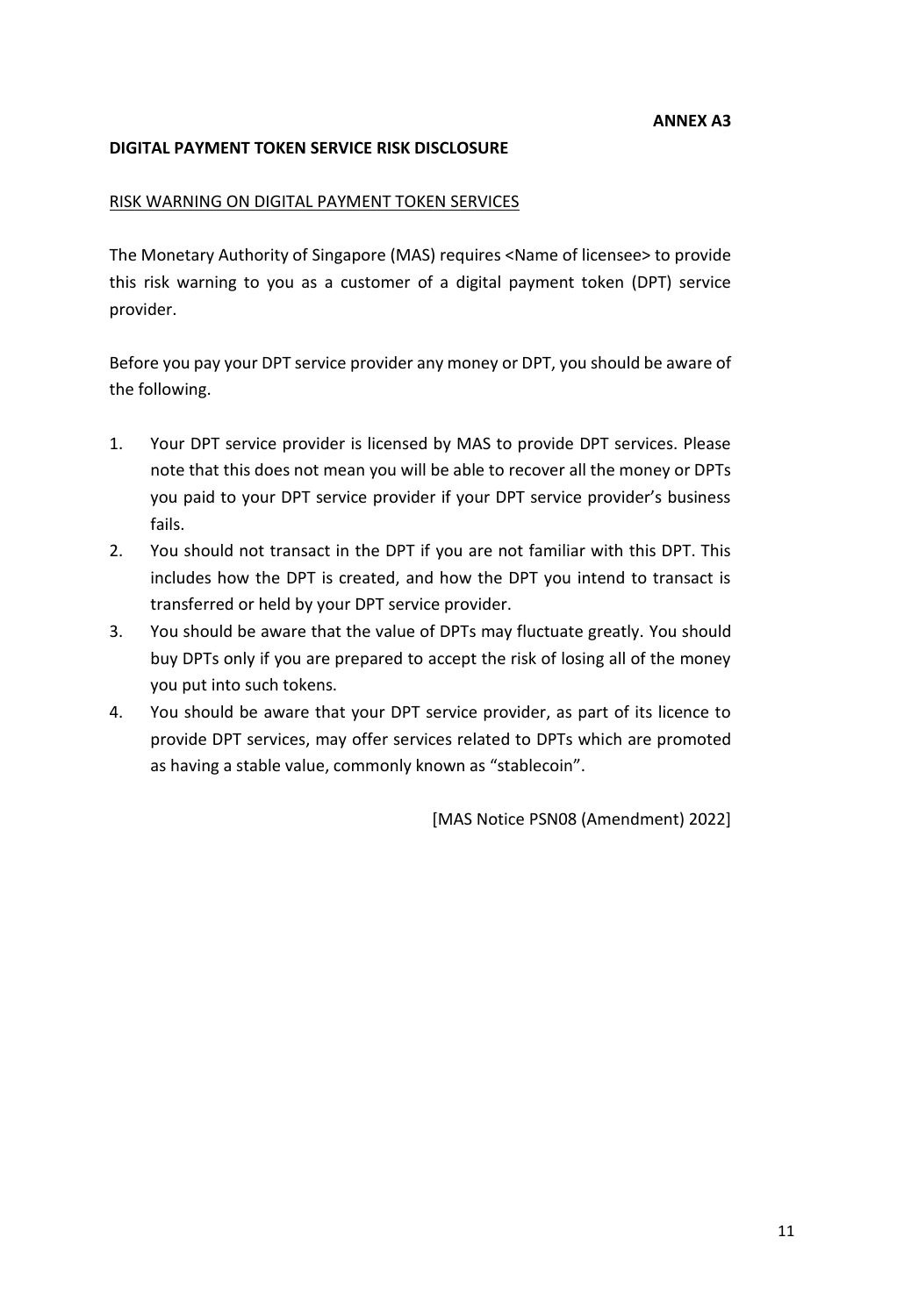#### **DIGITAL PAYMENT TOKEN SERVICE RISK DISCLOSURE**

#### RISK WARNING ON DIGITAL PAYMENT TOKEN SERVICES

The Monetary Authority of Singapore (MAS) requires <name of exempt payment service provider> to provide this risk warning to you as a customer of a digital payment token (DPT) service provider.

Before you pay your DPT service provider any money or DPT, you should be aware of the following.

- 1. Your DPT service provider is exempted by MAS from holding a licence to provide DPT services. Please note that you may not be able to recover all the money or DPTs you paid to your DPT service provider if your DPT service provider's business fails.
- 2. You should not transact in the DPT if you are not familiar with this DPT. This includes how the DPT is created, and how the DPT you intend to transact is transferred or held by your DPT service provider.
- 3. You should be aware that the value of DPTs may fluctuate greatly. You should buy DPTs only if you are prepared to accept the risk of losing all of the money you put into such tokens.
- 4. You should be aware that your DPT service provider, as part of its licence to provide DPT services, may offer services related to DPTs which are promoted as having a stable value, commonly known as "stablecoin".